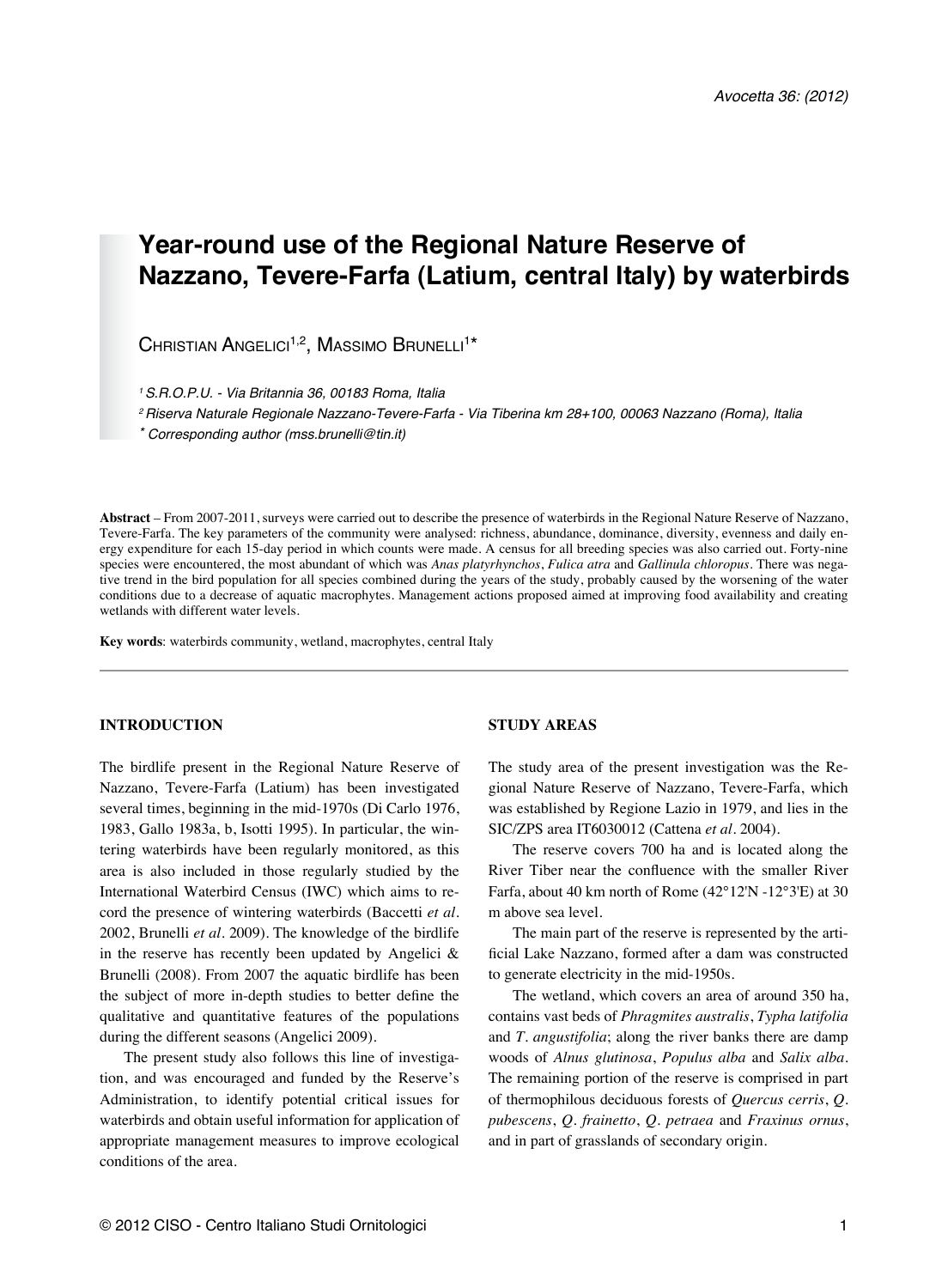#### **METHODS**

The study spanned 5 years (January 2007 to December 2011), during which counts were taken every 15 days  $( \pm )$ 1), thus 24 counts for year (total: 120 surveys). Fifteenmin recording sessions were conducted from the same 10 spots located 300-500 m apart (mean  $\pm$  SD, 398  $\pm$  92.8). All spots were sampled on the same day. Surveys were conducted in days with good visibility and without rain.

We censused the individuals for all species of Anseriformes, Pelecaniformes, Ciconiiformes, Podicipediformes, Gruiformes and Charadriformes; due to its occasional presence, *Croicocephalus ridibundus* was not included in the counts also to prevent introduction of biases because of their great and unmanageable numbers.

The limited surface of the study wetland and its elongated and narrow shape permitted an easy census of all individuals present in the area.

To study the structure of the bird community, the following parameters and indices were used:

- Richness (S): the number of species surveyed;
- Abundance (A): the number of individuals per species;
- Dominance (pi): where  $pi = n/n1$  i.e. ratio between the number of individuals of each species (n) and total number of individuals that comprise the community (n1); a species is considered to be dominant if  $pi \ge$ 0.050 (Turcek 1956);
- Diversity (H): where H =  $\Sigma$  pi lnpi (Shannon & Weaver 1963);
- Evenness (J): where  $J = H/\ln S$  (Lloyd & Ghelardi 1964, Pielou 1966);
- Daily Energy Expenditure (DEE): where DEE = 11.87  $M<sup>0.608</sup>$ , and M is the mass (g) of the species (Walsberg 1980); to determine biomass, the average weight obtained by Brichetti & Fracasso (2003, 2004, 2006) was used;
- Trophic structure: trophic structure of community was obtained by means of DEE values of each species (Casini *et al*. 1992). The specie were subdivided in four trophic categories (omnivores, herbivores, piscivores and invertebrate predators) based on their diet composition Cramp & Simmons (1977, 1983). The trend of wintering species has been defined by means of the midwinter counts within IWC project.

For all the surveyed species a complete census of breeding pairs was carried out by searching nests. The censuses of breeding species were carried out from February to July by means of weekly surveys during which we checked the entirely study area. We considered breeding pairs only those with active nests (incubating adults and nests with eggs or chicks). The number of breeding pairs of *Rallus aquaticus,* was estimated by locating territories from their calls.

## **RESULTS**

**Richness**. During the 5-year study, we recorded the presence of 49 species (Tab. 1). An overall negative trend was recorded, as 45 species were found in 2007, whereas 37 were found in 2010 and 2011 (average 39.8;  $SD = 3.35$ ). The richness in species fluctuated from one season to another, with higher values during the spring and autumn migration periods, and generally lower values during the summer months (Fig. 1).

**Abundance**. Abundance of individuals ranged from 1485, counted in February 2008, and a minimum of 294, counted in May 2011. This parameter shows a bimodal yearly distribution, with higher values during winter and lower values during summer when almost exclusively breeding species are present. Again, the data collected during the entire period of this study showed a temporal negative trend (Fig. 2).

**Dominance**. Eleven species were dominant to some degree, and of these only *Anas platyrhyncos* and *Fulica atra* were always found to be dominant every year. *Gallinula chloropus* was dominant in 87% of the total surveys. *Bubulcus ibis*, although present occasionally until 2009, turned out to be a dominant species in the last three years of the study, whereas, on the other hand, *Podiceps auritus* was no longer be dominant in the last two years (Tab. 2).

**Diversity and evenness**. Each year, Diversity Index was characterized by two peaks, one in March-April and the other in October-November, during the spring and autumn migrations. The lowest values were recorded during winter, when only the wintering species were present, and in summer, when only the breeding species were present (Fig. 3). The evenness parameter showed no obvious fluctuations or patterns and was constant throughout the years (Fig. 3).

**Daily Energy Expenditure and trophic structure**. DEE Index values were highest between November and March, when wintering and migrating species were present, whereas the lowest values were recorded between April and August, when migrants were scarce and mainly breeding species were present (Fig. 4). The trophic structure was characterized primarily by the presence of omnivores, the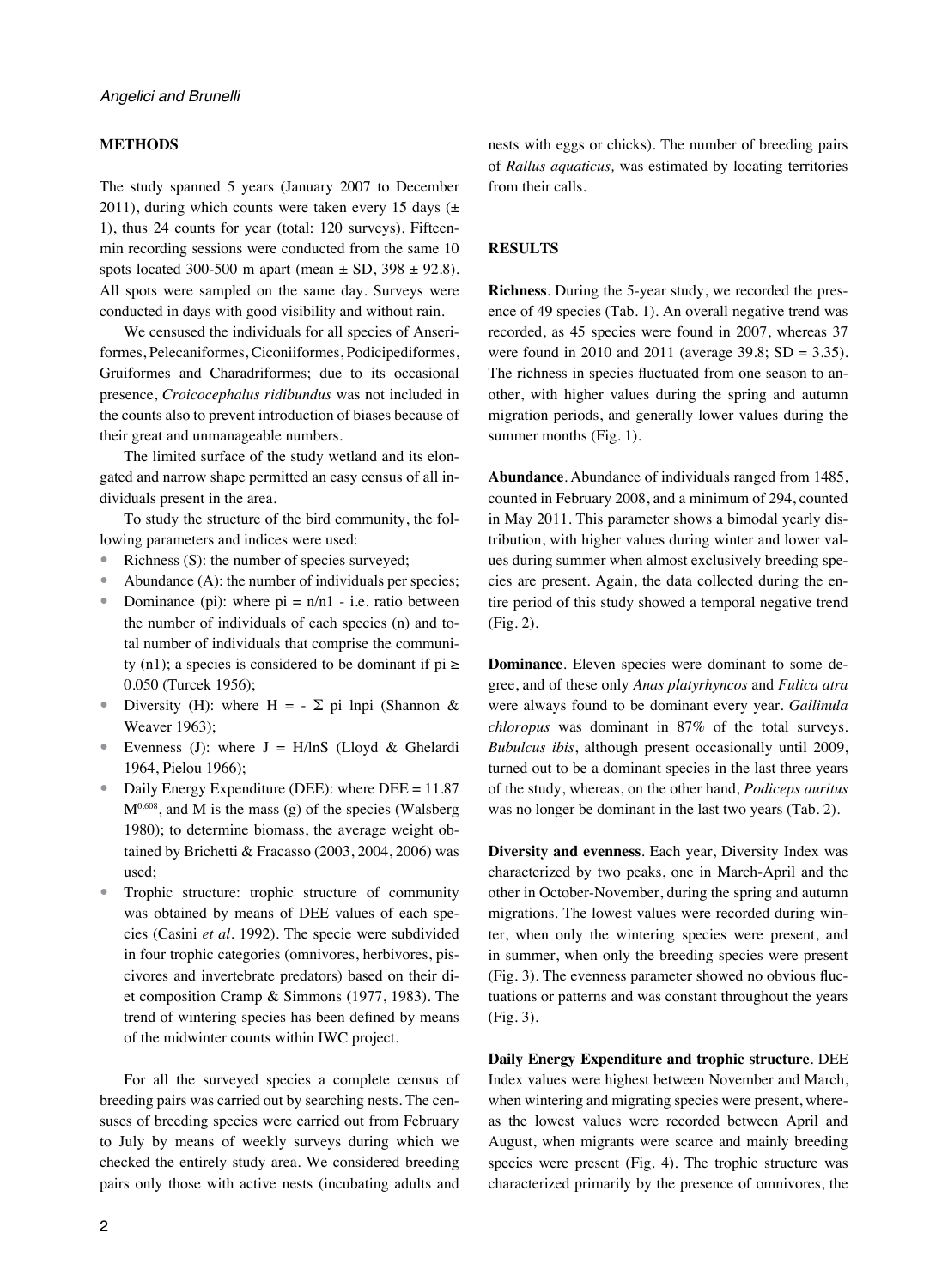**Table 1**. Species recorded at the Regional Nature Reserve of Nazzano, Tevere-Farfa and number of surveys per year during which each species was recorded.

|                | <b>Species</b>            | 2007                    | 2008                     | 2009           | 2010             | 2011             |
|----------------|---------------------------|-------------------------|--------------------------|----------------|------------------|------------------|
| 1              | Cygnus olor               | 10                      | 6                        | 16             | 4                | 0                |
| $\overline{c}$ | Anser anser               | 1                       | $\theta$                 | $\theta$       | $\mathbf{0}$     | $\mathbf{0}$     |
| 3              | Tadorna tadorna           | $\mathbf{1}$            | 0                        | 0              | 0                | 0                |
| 4              | Anas penelope             | 18                      | 12                       | 7              | 7                | 7                |
| 5              | Anas strepera             | 17                      | 11                       | 4              | 4                | 5                |
| 6              | Anas crecca               | 24                      | 24                       | 24             | 24               | 24               |
| 7              | Anas platyrhynchos        | 24                      | 24                       | 24             | 24               | 24               |
| 8              | Anas acuta                | 7                       | 7                        | 4              | 5                | 5                |
| 9              | Anas querquedula          | 7                       | 6                        | 1              | $\overline{2}$   | $\overline{c}$   |
| 10             | Anas clypeata             | 9                       | 10                       | 9              | 8                | 9                |
| 11             | Aythya ferina             | 24                      | 24                       | 24             | 24               | 24               |
| 12             | Aythya nyroca             | 6                       | 6                        | $\overline{c}$ | 2                | 3                |
| 13             | Aythya fuligula           | 18                      | 9                        | $\overline{c}$ | 6                | 6                |
| 14             | Aythya marila             | 1                       | 0                        | 0              | $\boldsymbol{0}$ | 0                |
| 15             | Phalacrocorax carbo       | 24                      | 24                       | 24             | 24               | 24               |
| 16             | <b>Botaurus</b> stellaris | 6                       | 8                        | $\overline{c}$ | 2                | 4                |
| 17             | Ixobrychus minutus        | 1                       | 7                        | 8              | 5                | 5                |
| 18             | Nycticorax nycticorax     | $\mathbf{0}$            | 15                       | 9              | 3                | 5                |
| 19             | Ardeola ralloides         | 0                       | $\boldsymbol{0}$         | 0              | 0                | $\overline{2}$   |
| 20             | <b>Bubulcus</b> ibis      | 12                      | 12                       | 10             | 15               | 16               |
| 21             | Egretta garzetta          | 22                      | 24                       | 24             | 24               | 24               |
| 22             | Casmerodius alba          | 21                      | 23                       | 23             | 22               | 23               |
| 23             | Ardea cinerea             | 24                      | 24                       | 24             | 24               | 24               |
| 24             | Ardea purpurea            | 11                      | 7                        | 1              | 4                | 4                |
| 25             | Ciconia ciconia           | $\mathbf{1}$            | 0                        | 0              | $\mathbf{0}$     | $\mathbf{0}$     |
| 26             | Threskiornis aethiopicus  | $\boldsymbol{0}$        | 8                        | $\theta$       | 0                | $\mathbf{0}$     |
| 27             | Platalea leucordia        | 6                       | 5                        | 6              | 2                | $\mathbf{0}$     |
| 28             | Tachybaptus ruficollis    | 24                      | 24                       | 24             | 24               | 24               |
| 29             | Podiceps cristatus        | 24                      | 24                       | 24             | 24               | 24               |
| 30             | Podiceps nigricollis      | $\overline{c}$          | 7                        | $\overline{c}$ | $\boldsymbol{0}$ | $\boldsymbol{0}$ |
| 31             | Rallus aquaticus          | 24                      | 24                       | 24             | 24               | 24               |
| 32             | Gallinula chloropus       | 24                      | 24                       | 24             | 24               | 24               |
| 33             | Fulica atra               | 24                      | 24                       | 24             | 24               | 24               |
| 34             | Grus grus                 | $\overline{c}$          | 2                        | 0              | $\boldsymbol{0}$ | 1                |
| 35             | Himantopus himantopus     | 5                       | 7                        | $\overline{c}$ | 2                | 3                |
| 36             | Recurvirostra avosetta    | 3                       | 6                        | 6              | 1                | $\overline{c}$   |
| 37             | Vanellus vanellus         | 6                       | 10                       | 4              | 4                | 4                |
| 38             | Philomacus pugnax         | 3                       | $\overline{\mathcal{L}}$ | $\overline{4}$ | $\mathbf{0}$     | $\mathbf{0}$     |
| 39             | Gallinago gallinago       | 17                      | 24                       | 22             | 19               | 18               |
| 40             | Limosa limosa             | 4                       | 0                        | 0              | $\boldsymbol{0}$ | $\boldsymbol{0}$ |
| 41             | Actitis hypoleucos        | 16                      | 16                       | 15             | 13               | 13               |
| 42             | Tringa ochropus           | 14                      | $\overline{4}$           | 0              | 1                | 3                |
| 43             | Tringa erythropus         | $\overline{\mathbf{4}}$ | $\overline{4}$           | 3              | 0                | $\boldsymbol{0}$ |
| 44             | Tringa nabularia          | 5                       | 14                       | 7              | 3                | 5                |
| 45             | Tringa stagnatilis        | 5                       | 12                       | 5              | 4                | 5                |
| 46             | Tringa glareola           | 4                       | 0                        | 0              | 1                | 1                |
| 47             | Tringa totanus            | $\mathbf{1}$            | $\overline{7}$           | 5              | 1                | 1                |
| 48             | Larus fuscus              | 0                       | 0                        | $\overline{c}$ | $\boldsymbol{0}$ | 0                |
| 49             | Larus michahellis         | 24                      | 24                       | 24             | 24               | 24               |
|                | <b>Total</b>              | 45                      | 41                       | 39             | 37               | 37               |

**Table 2**. Number of surveys per year during which each species was dominant. Percentage  $(\%)$  of the dominance occurrences are reported out of a total of 120 surveys.

| <b>Species</b>         | 2007     |          | 2008 2009 |          |                | 2010 2011 Total | $\%$  |
|------------------------|----------|----------|-----------|----------|----------------|-----------------|-------|
| Phalacrocorax carbo    | 4        | 1        | $\Omega$  | $\theta$ | $\overline{c}$ | 7               | 5.8   |
| <b>Bubulcus</b> ibis   | $\theta$ | $\theta$ | 2         | 11       | 12             | 25              | 20.8  |
| Podiceps cristatus     | 10       | 15       | 14        | $\theta$ | $\Omega$       | 39              | 32.5  |
| Ardea cinerea          | 3        | 2        | 12        | 14       | 14             | 45              | 37.5  |
| Larus michahellis      | $\theta$ | 10       | 4         | 14       | 18             | 46              | 38.3  |
| Aythya ferina          | 11       | 10       | 9         | 9        | 8              | 47              | 39.2  |
| Tachybaptus ruficollis | 14       | 14       | 12        | 11       | 4              | 55              | 45.8  |
| Anas crecca            | 18       | 12       | 12        | 11       | 12             | 65              | 54.2  |
| Gallinula chloropus    | 16       | 17       | 24        | 23       | 24             | 104             | 86.7  |
| Anas platyrhynchos     | 24       | 24       | 24        | 24       | 24             | 120             | 100.0 |
| Fulica atra            | 24       | 24       | 24        | 24       | 24             | 120             | 100.0 |

most common being *Anas platyrhynchos* and *Aythya ferina*; herbivores, *Fulica atra*; piscivores, *Phalacrocorax carbo*, *Ardea cinerea* and *Podiceps auritus*; and invertebrate predators, *Bubulcus ibis* and *Tachybaptus ruficollis*. The seasonal pattern is similar for all trophic categories (Fig. 5).

**Wintering species**. Data collected during the second half of January during the IWC (International Waterbird Census) resulted in 26 species recorded (Tab. 2). During the five years of the study, the number of recorded species fluctuated, whereas the number of wintering individuals tended to diminish (Fig 6). This is largely due to the evident decrease in *Aythya ferina*, as well as the less obvious decrease in *Anas crecca*, *Anas platyrhynchos* and *Fulica atra*; on the other hand, as previously mentioned, the population of *Bubulcus ibis* increased steadily (Tab. 3). During two winter months (i.e, between 1 December and 31 January), *Anas querquedula* and *Aythya nyroca* were also recorded occasionally.

**Breeding species**. Eight species of waterbirds were found to breed (Tab. 4). During the spring and summer months, the presence of territorial pairs of both *Anas crecca* and *Aythya ferina* were also quite regular but breeding was never proved.

**Migratory species**. Twenty exclusively migratory or erratic species were recorded (Tab. 5). Of these, nine can be considered regular (present in 4 or 5 years), four irregular (2-3 years) and seven occasional (1 year). These species have been recorded a few times, from a minimum of once for *Anser anser* and *Tadorna tadorna* (2007), to up to 14 times for *Tringa ochropus* (2007) and *T. nebularia* (2008) (Tab. 1).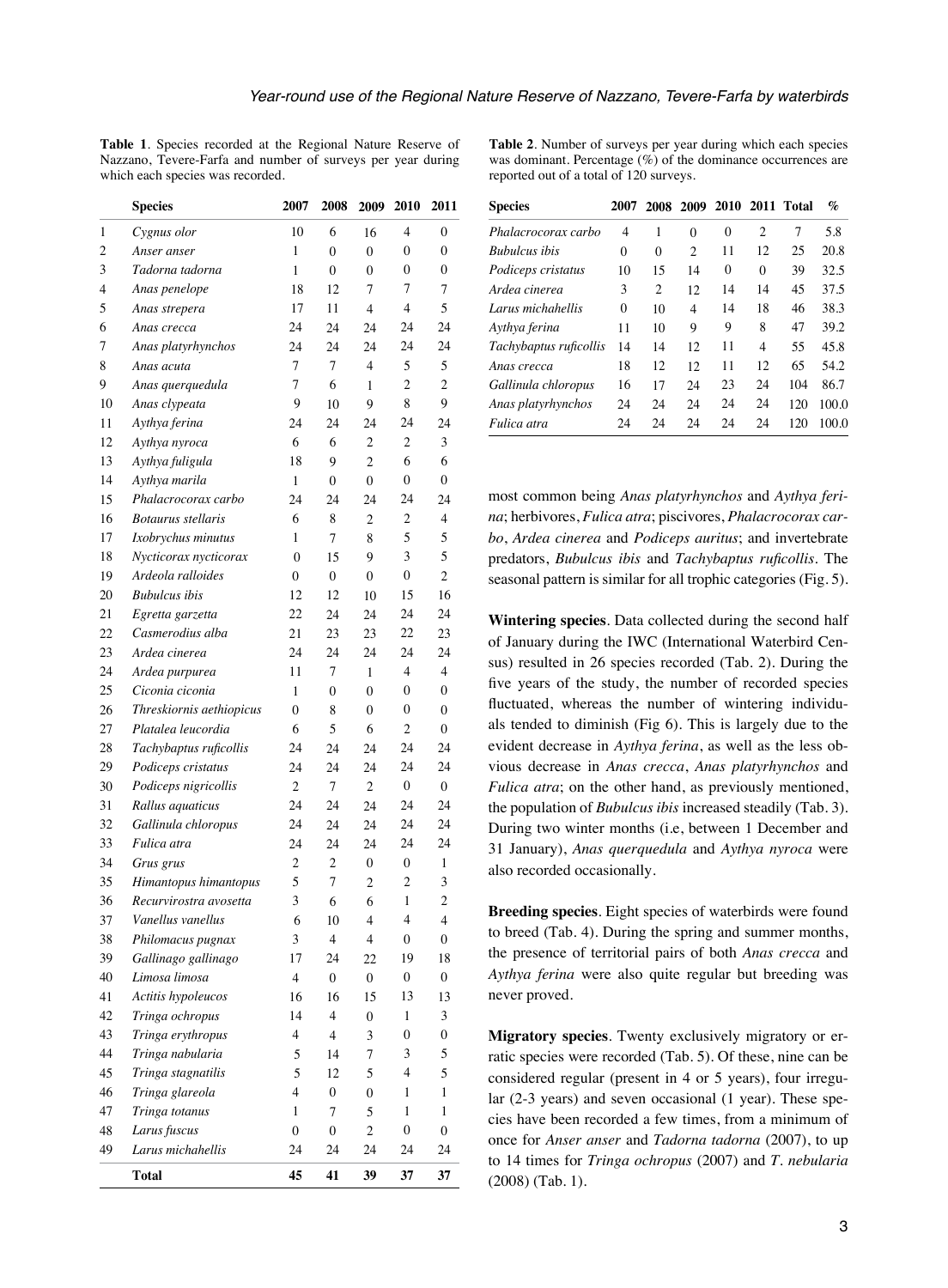

**Figure 1**. Numbers of the species recorded for each of the census counts occurred every 15 days during the 5-year study period at the Regional Nature Reserve of Nazzano, Tevere-Farfa (Latium).



**Figure 2**. Numbers of the individuals recorded for each of the census counts occurred every 15 days during the 5-year study period at the Regional Nature Reserve of Nazzano, Tevere-Farfa (Latium) and for all the species indicated in Tab. 1.

## **DISCUSSION**

The Regional Nature Reserve of Nazzano has always played an important role at a regional level, especially as suitable habitat for waterbirds during winter, despite being characterized by widely fluctuating numbers of birds present (Brunelli *et al.* 2009).

At a regional level, data collected over the same period by the IWC confirms a negative trend for *Aythya ferina*, whilst there is more uncertainty regarding the fluctuations of both *Anas crecca* and *Anas platyrhynchos*; a positive trend has instead been observed for both *Bubulcus ibis* and *Fulica atra* (Brunelli *et al.* 2009).

Overall the area resulted of limited importance for breeding species, both in qualitative and quantitative terms. At a regional level, however, it is worth noting the first breeding records of *Ardea cinerea* and *Rallus aquaticus* in Latium (Brunelli *et al.* 2011). Migratory birds usually remained at the reserve for a short time, probably due to the limited extension of the suitable areas (i.e., muddy areas with shallow water) that almost all species share to feed (Cramp & Simmons 1977, 1983).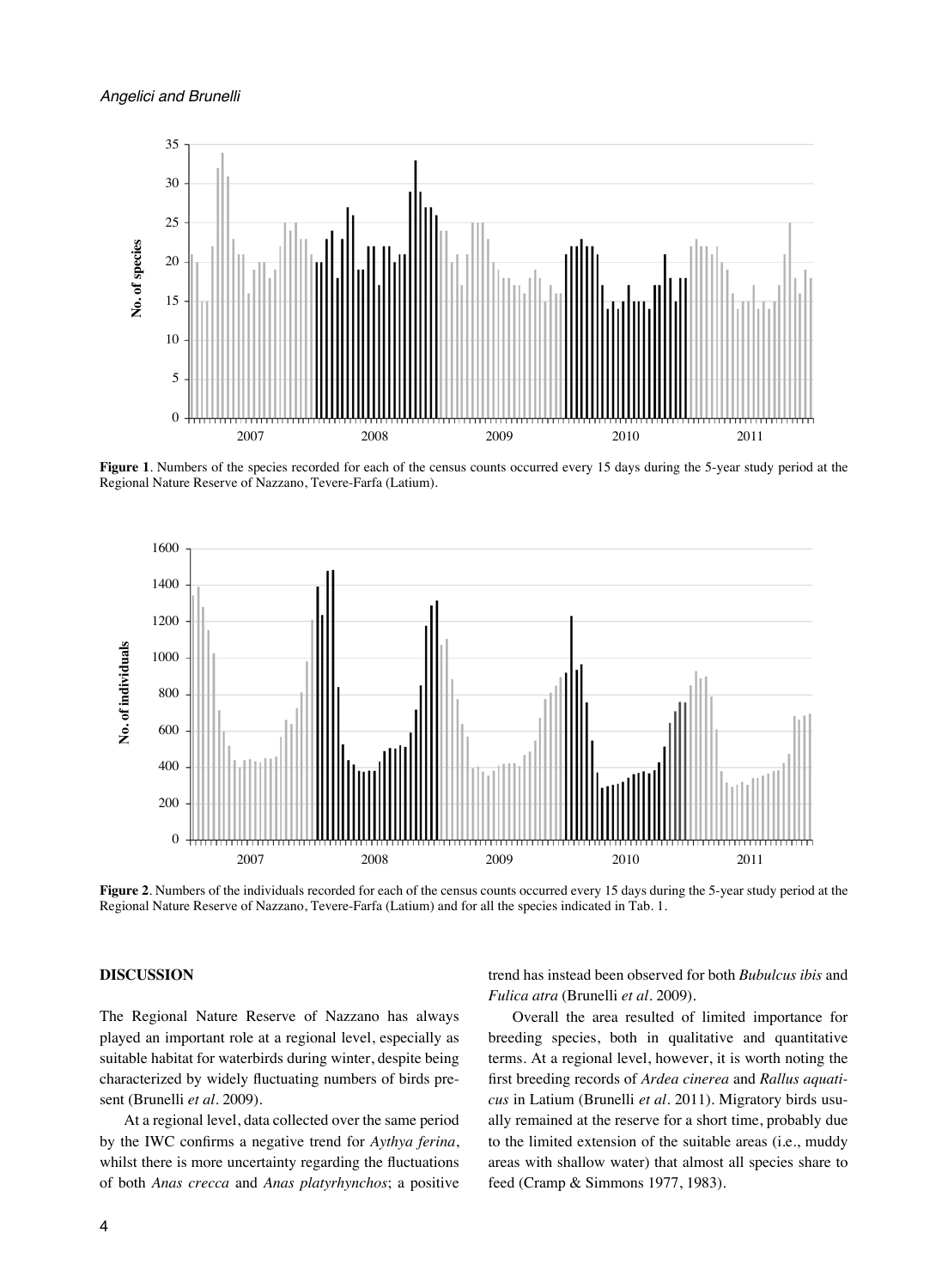

**Figure 3**. Trends of Diversity (H) and Evenness (J) resulted for the 5-year census at the Regional Nature Reserve of Nazzano, Tevere-Farfa (Latium).



**Figure 4**. Trend of the Daily Energy Expenditure index resulted after the 5-year census at the Regional Nature Reserve of Nazzano, Tevere-Farfa (Latium).

The present study revealed an overall negative trend in the numbers of individuals of each species recorded over the five years for the entire waterbird community in all seasons, possibly due to the dynamics of the bird populations on a larger scale and also to the changing conditions of the trophic capacity of the area, as previously hypothesized (Angelici & Brunelli 2008, Brunelli & Sorace 2008). Further support for this hypothesis is the disappearance of aquatic macrophytes between 2007 and 2010 where the River Farfa merges with the River Tiber, possibly caused by increased nitrogen compounds and microparticles in suspension that, in turn, increase the water turbidity and promote the development of algae, with consequent oxygen and light decrease below the threshold nec-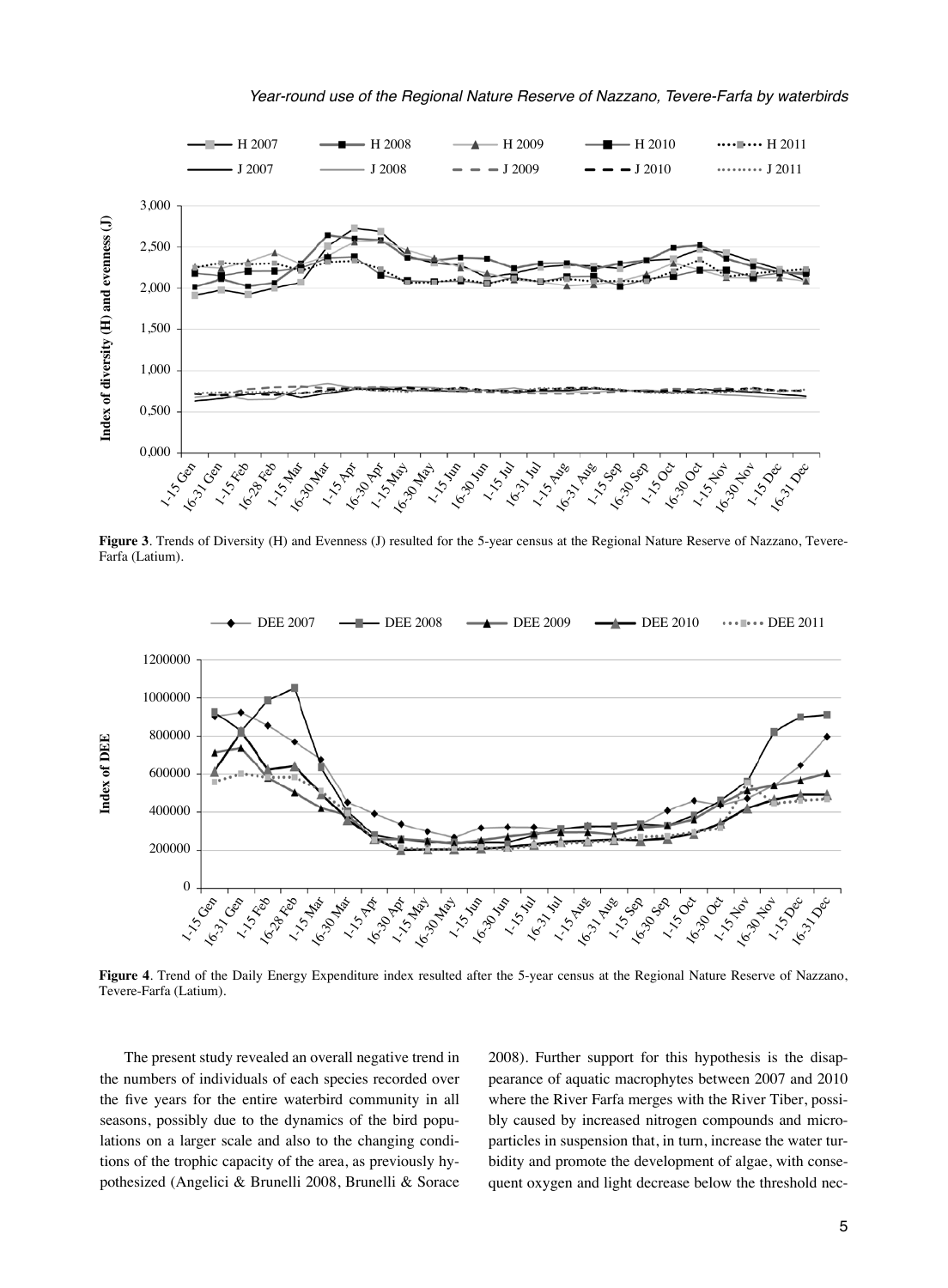

**Figure 5**. Trend of the index of trophic structure of the species recorded at the Regional Nature Reserve of Nazzano, Tevere-Farfa (Latium) across the 5-year study.



Figure 6. Number of wintering individuals and species counted during the second half of January each study year at the Regional Nature Reserve of Nazzano, Tevere-Farfa (Latium).

essary for the macrophytes growth (Izzi 2011). In fact, the macrophytes are an important component for waterbirds as they represent a primary food source for some species (eg. *Fulica atra*), provide both shelter for invertebrates, main diet items for different Anatidae species (eg. *Aythya ferina*), and materials for nests (eg. *Podiceps cristatus*). It is therefore plausible that decrement or disappearance of macrophytes may have a negative impact on the waterbird community (Schmieder *et al*. 2006, Hanson *et al*. 2010).

Our results suggest that urgent management intervention is necessary to improve the trophic capabilities of the area. In particular, we believe that the causes that led to the near disappearance of aquatic macrophytes (see for example the aerial photos in Izzi 2011, p. 110) should be identified and removed. Another desirable action would be to create new wetlands with shallow waters of different depths, which would be ideal resting and feeding areas for the birds, as it has been proved a successful action in other areas (cf. Marchesi & Tinarelli 2007).

In conclusion, the area is affected by the typical problems of all wetlands, in particular those of artificial origin (Finlayson 1992, Montemaggiori 1996) such as unnatural variation of water levels, accumulation of sediments and deterioration in water quality.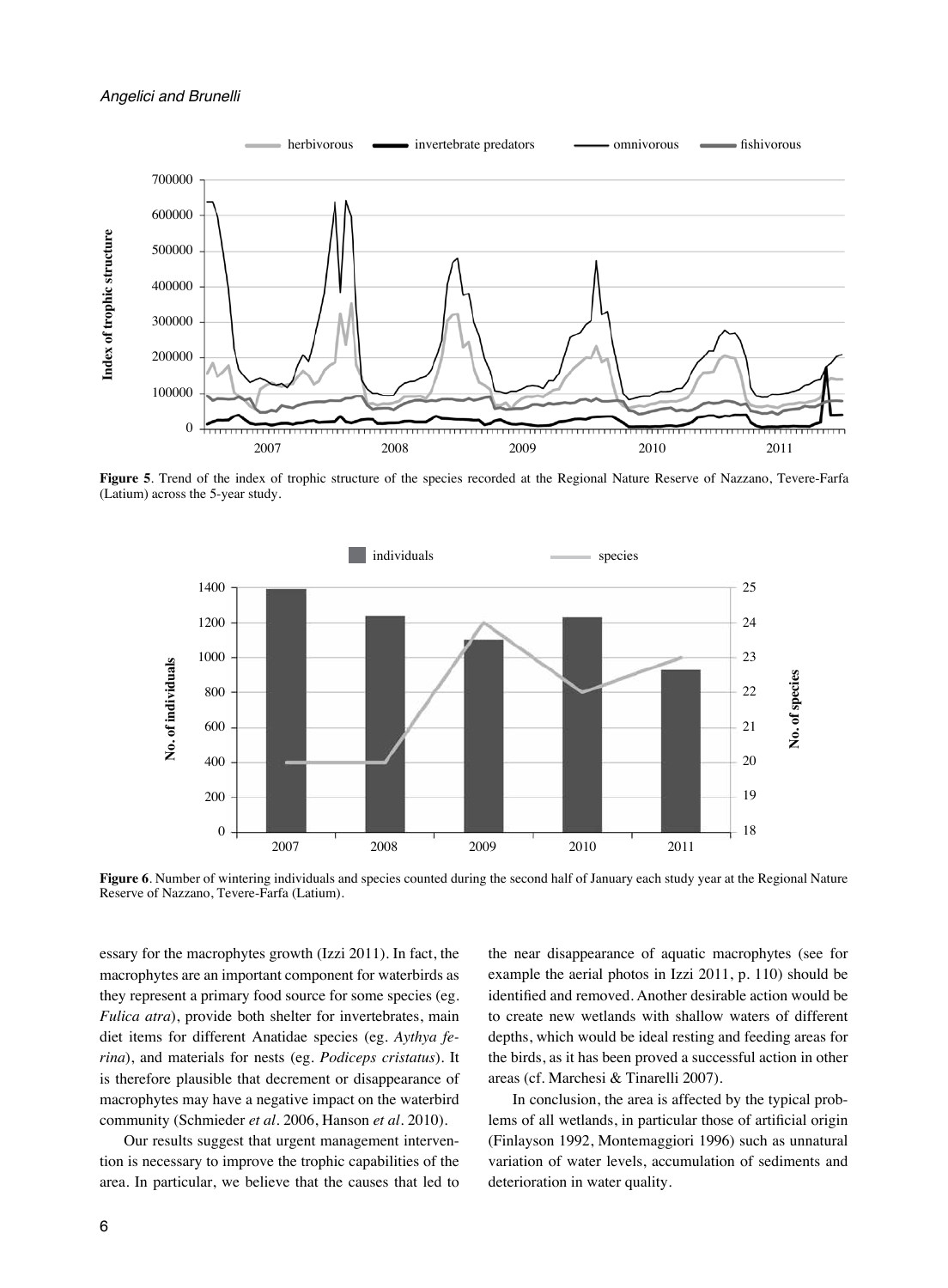**Table 3**. Total counts conducted in the second half of January of each year at the Regional Nature Reserve of Nazzano, Tevere-Farfa (Latium).

| <b>Species</b>              | 2007         | 2008           | 2009           | 2010           |                | 2011 Mean    | <b>SD</b> |
|-----------------------------|--------------|----------------|----------------|----------------|----------------|--------------|-----------|
| Cygnus olor                 | $\theta$     | $\theta$       | $\theta$       | 1              | $\theta$       | 0.2          | 0.4       |
| Anas penelope               | 7            | 38             | 22             | 18             | 12.            | 19.4         | 11.9      |
| Anas strepera               | 11           | 6              | $\overline{c}$ | $\theta$       | $\overline{7}$ | 5.2          | 4.3       |
| Anas crecca                 | 253          | 128            | 126            | 169            | 156            | 166.4        | 51.8      |
| Anas platyrhynchos          | 230          | 186            | 168            | 210            | 146            | 188.0        | 33.2      |
| Anas acuta                  | $\theta$     | $\theta$       | $\overline{c}$ | $\overline{4}$ | 3              | 1.8          | 1.8       |
| Anas clypeata               | $\theta$     | 17             | 18             | 22             | 15             | 14.4         | 8.4       |
| Aythya ferina               | 429          | 217            | 225            | 285            | 77             | 246.6        | 127.3     |
| Aythya fuligula             | 5            | 6              | $\overline{c}$ | $\overline{2}$ | $\overline{2}$ | 3.4          | 1.9       |
| Phalacrocorax carbo         | 38           | 34             | 29             | 31             | 31             | 32.6         | 3.5       |
| <b>Botaurus</b> stellaris   | 1            | $\Omega$       | 1              | $\theta$       | 1              | 0.6          | 0.5       |
| Nycticorax nycticorax       | $\theta$     | $\theta$       | 1              | $\theta$       | $\theta$       | 0.2          | 0.4       |
| <b>Bubulcus</b> ibis        | 3            | 34             | 30             | 58             | 67             | 38.4         | 25.2      |
| Egretta garzetta            | 1            | 2              | 4              | 3              | $\overline{c}$ | 2.4          | 1.1       |
| Casmerodius alba            | $\mathbf{0}$ | $\overline{c}$ | 3              | 3              | 3              | 2.2          | 1.3       |
| Ardea cinerea               | 18           | 11             | 17             | 24             | 18             | 17.6         | 4.6       |
| Tachybaptus ruficollis      | 30           | 41             | 25             | 22             | 14             | 26.4         | 10.0      |
| Podiceps cristatus          | 16           | 28             | 32             | 22             | 21             | 23.8         | 6.3       |
| Podiceps nigricollis        | 1            | $\theta$       | $\overline{c}$ | $\theta$       | $\theta$       | 0.6          | 0.9       |
| Rallus aquaticus            | 18           | 8              | 11             | $\overline{7}$ | 5              | 9.8          | 5.1       |
| Gallinula chloropus         | 39           | 43             | 58             | 45             | 47             | 46.4         | 7.1       |
| Fulica atra                 | 220          | 389            | 287            | 279            | 246            | 284.2        | 64.4      |
| Vanellus vanellus           | 8            | 18             | 5              | $\overline{4}$ | 9              | 8.8          | 5.5       |
| Gallinago gallinago         | 16           | 13             | 7              | $\overline{4}$ | 7              | 9.4          | 4.9       |
| Actitis hypoleucos          | $\theta$     | $\theta$       | $\theta$       | 1              | 1              | 0.4          | 0.5       |
| Larus michahellis           | 48           | 18             | 26             | 18             | 39             | 29.8         | 13.3      |
| <b>Total of individuals</b> | 1392         | 1239           | 1103           | 1232           | 929            | 1179.0 173.2 |           |
| <b>Total of species</b>     | 20           | 20             | 24             | 22             | 23             | 21.8         | 1.8       |

**Table 4**. Number of the pairs breeding at the Regional Nature Reserve of Nazzano, Tevere-Farfa (Latium) during the 5-year study period.

| <b>Species</b>         | 2008 | 2009 | 2010           | 2011           |
|------------------------|------|------|----------------|----------------|
| Anas platyrhynchos     | 27   | 28   | 35             | 32             |
| Ardea cinerea          | 2    | 8    | 6              | 4              |
| Tachybaptus ruficollis | 4    | 3    | $\mathfrak{D}$ | $\mathfrak{D}$ |
| Podiceps cristatus     | 11   | 7    | 3              | 2              |
| Rallus aquaticus *     |      |      |                | $10-12$        |
| Gallinula chloropus    | 10   | 11   | 7              | 7              |
| Fulica atra            | 13   | 14   | 12             | 11             |
| Larus michahellis      | 0    | 2    |                | 0              |

\* Estimate based on call detection across the study area.

**Acknowledgements** – We thank Stefano Sarrocco and Alberto Sorace for their useful comments; Paul and Stephen Harris for translating the manuscript into English.

**Table 5**. Number of years during which the following migratory species were recorded at the Regional Nature Reserve of Nazzano, Tevere-Farfa (Latium) and the maximum number of individuals counted.

| <b>Species</b>           | no. of years   | maximum no. of<br>individuals counted |  |  |
|--------------------------|----------------|---------------------------------------|--|--|
| Anser anser              | 1              | 5                                     |  |  |
| Tadorna tadorna          | 1              | 1                                     |  |  |
| Ixobrychus minutus       | 5              | 3                                     |  |  |
| Ardeola ralloides        | 1              | 1                                     |  |  |
| Ardea purpurea           | 5              | 2                                     |  |  |
| Ciconia ciconia          | 1              | 1                                     |  |  |
| Threskiornis aethiopicus | 1              | 1                                     |  |  |
| Platalea leucordia       | $\overline{4}$ | 3                                     |  |  |
| Grus grus                | 3              | 1                                     |  |  |
| Himantopus himantopus    | 5              | 12                                    |  |  |
| Recurvirostra avosetta   | $\overline{5}$ | 6                                     |  |  |
| Philomacus pugnax        | 3              | 4                                     |  |  |
| Limosa limosa            | 1              | 3                                     |  |  |
| Tringa ochropus          | $\overline{4}$ | 8                                     |  |  |
| Tringa erythropus        | 3              | 7                                     |  |  |
| Tringa nabularia         | 5              | 6                                     |  |  |
| Tringa stagnatilis       | 5              | 4                                     |  |  |
| Tringa glareola          | 3              | 2                                     |  |  |
| Tringa totanus           | 5              | 6                                     |  |  |
| Larus fuscus             | 1              | 2                                     |  |  |

#### **REFERENCES**

- Angelici C., 2009. Monitoraggio dell'avifauna acquatica nella Riserva Naturale Regionale Nazzano, Tevere-Farfa. Tesi di Laurea, Università di Roma "La Sapienza". Anno Accademico 2008-2009.
- Angelici C. & Brunelli M., 2008. Gli uccelli della Riserva Naturale Tevere-Farfa. Le Scienze (9). Edizioni Belvedere, Latina.
- Baccetti N., Dall'Antonia P., Magagnoli P., Melega L., Serra L., Soldatini C. & Zenatello M., 2002. Risultati dei censimenti degli uccelli acquatici svernanti in Italia: distribuzione, stima e trend delle 173 popolazioni nel 1991-2000. Biol. Cons. Fauna 111: 1-240.
- Brichetti P. & Fracasso G., 2003. Ornitologia italiana. Vol. 1. Gavidae-Falconidae. Alberto Perdisa Editore, Bologna.
- Brichetti P. & Fracasso G., 2004. Ornitologia italiana. Vol. 2. Tetraonidae-Scolopacidae. Alberto Perdisa Editore, Bologna.
- Brichetti P. & Fracasso G., 2006. Ornitologia italiana. Vol. 3. Stercoraridae-Caprimulgidae. Alberto Perdisa Editore, Bologna.
- Brunelli M. & Sorace A., 2008. Cambiamenti nell'avifauna acquatica svernante nella Riserva Naturale Regionale Tevere-Farfa (Lazio) tra i periodi 1970-1983 e 1991-2005. Avocetta 32: 73-75.
- Brunelli M., Corbi F., Sarrocco S. & Sorace A., 2009. L'avifauna acquatica svernante nelle zone umide del Lazio. Edizioni ARP (Agenzia Regionale Parchi), Roma - Edizioni Belvedere, Latina.
- Brunelli M., Sarrocco S., Corbi F., Sorace A., Boano A., De Felici S., Guerrieri G., Meschini A. & Roma S., 2011. Nuovo Atlante degli Uccelli Nidificanti nel Lazio. Edizioni ARP (Agenzia Regionale Parchi), Roma.